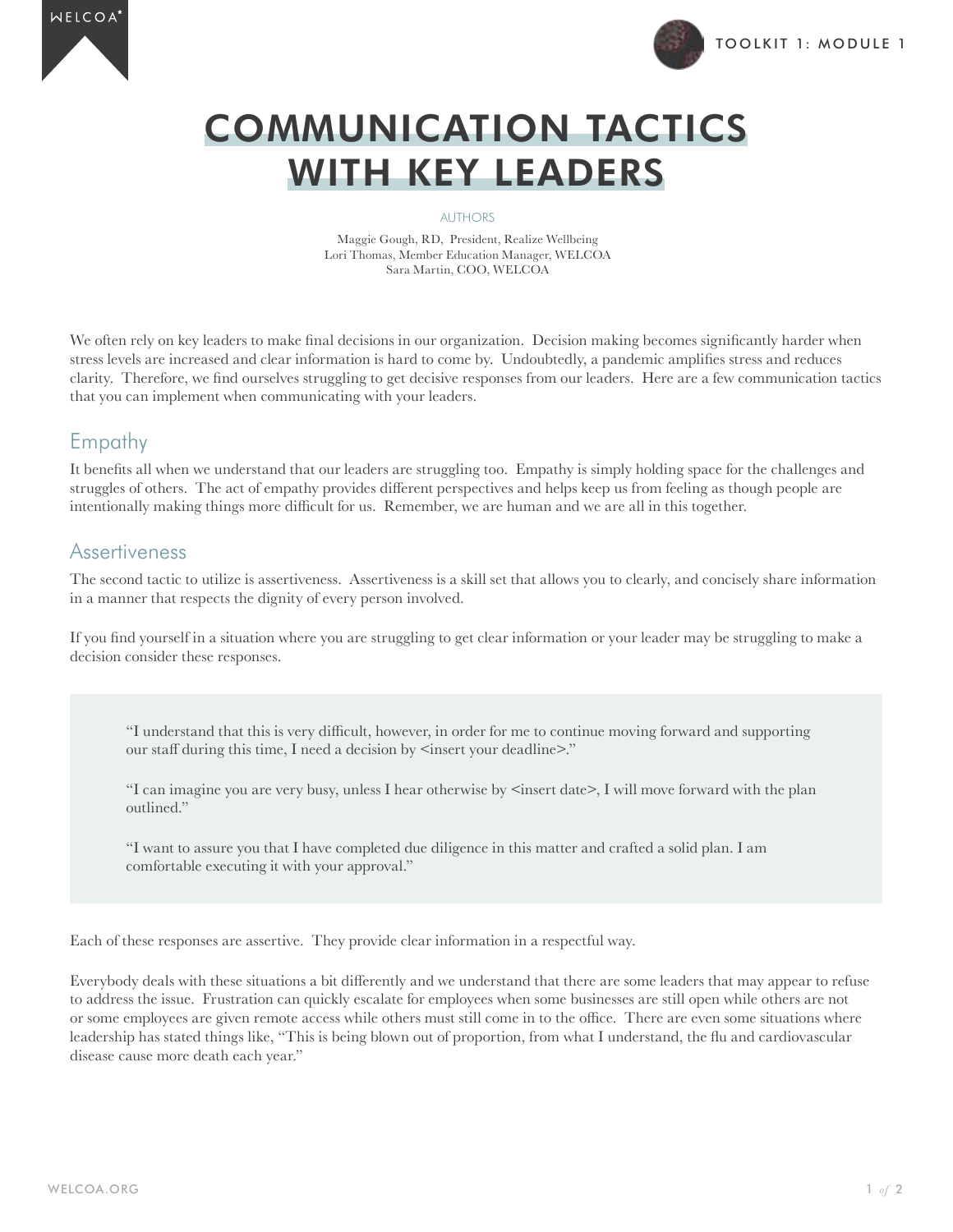



In instances like these, stay focused on the need to address the challenges at hand. A response such as, "Yes, that might be true. The question we are addressing is, if you were tasked with significantly reducing the harm done by either of those issues, would you be willing to respond as a leader? In this case, there are direct measures we can take to reduce harm. The question is how will we respond in this situation to reduce harm."

Once again, this response is assertive, clear, respectful, and keeps the issue at hand the center of the conversation.

### **Questions**

One final tactic to work your way through communications with key leaders; ask a lot of questions. When communication is unclear and cluttered and you need direction from leadership, be sure to ask clarifying questions that keep the information you need at the center of the conversation.

### QUESTIONS SERVE TWO PURPOSES:

- 1. They require the other person to pause and consider your needs and their response.
- 2. They rarely put people on the defensive. They can often lower the intensity of communication and allow the other party to feel heard.

In any challenging situation, communication is key to provide direction, clarity, and leadership. If you continue to struggle with communication in your organization or with key leaders, try writing down your own needs. Open dialogue by stating the needs that require a response by the end of your time with the individual or group. Before you leave, make sure that all of your needs have been addressed. If they haven't, kindly state, "I still haven't gotten a clear response on these items, can you please provide that before we leave."

Having skills to seek clarity and support from leaders will improve business and employee outcomes in any situation. However, during times of stress or uncertainty, partnering with leaders to provide the best possible guidance for employees is even more challenging—and even more important. We hope this module has been of help to you as you continue to work with your leadership to navigate issues related to COVID-19 and your business.



## WANT MORF?

For more support, refer to WELCOA's Committed and Aligned Leadership Toolkit.

**https://www.welcoa.org/resources/resource-topics/benchmark-1-toolkit/**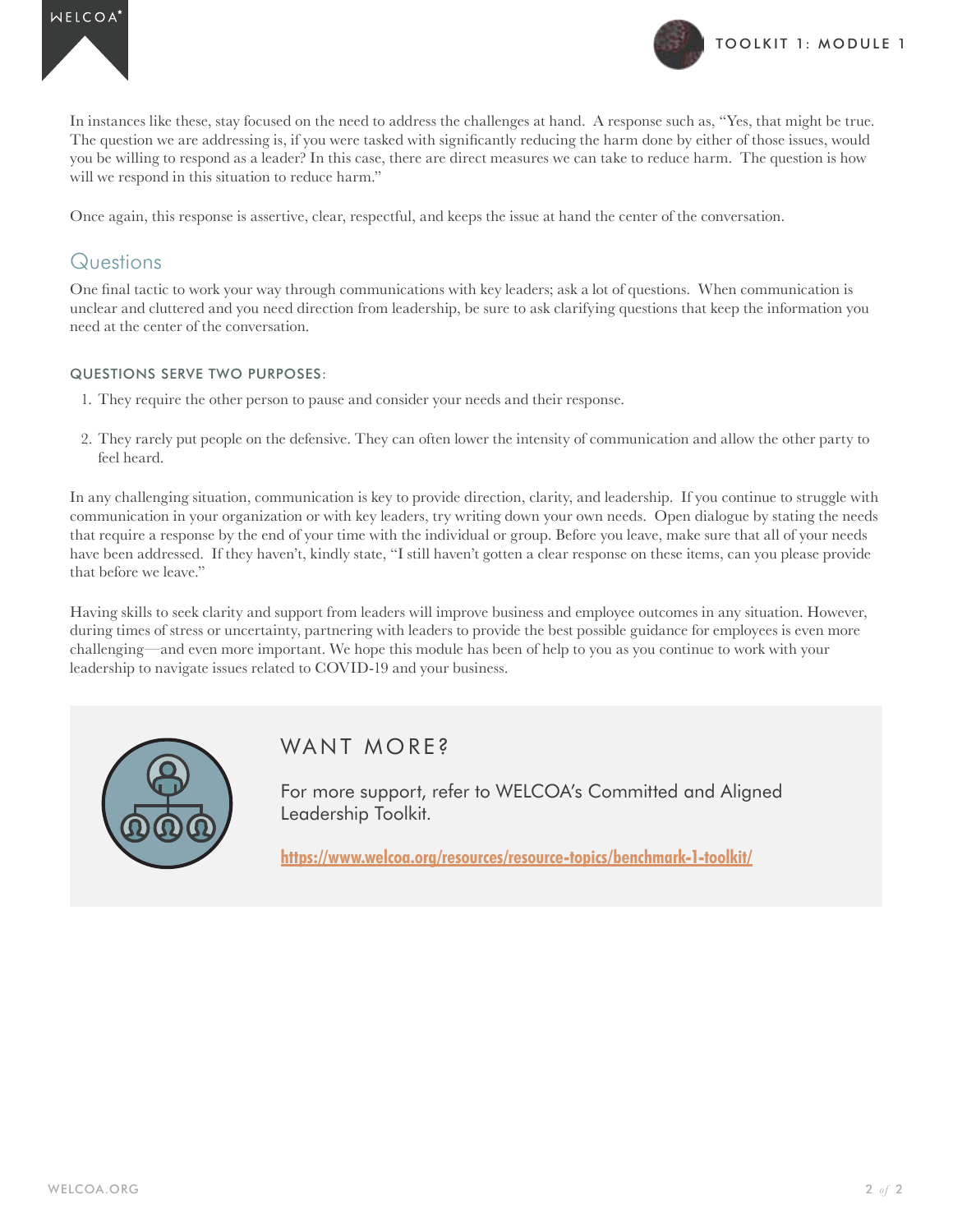



# COMMUNICATION TACTICS TO PROVIDE CLARITY

#### AUTHORS

Maggie Gough, RD, President, Realize Wellbeing Lori Thomas, Member Education Manager, WELCOA Sara Martin, COO, WELCOA

Clear and concise communication is necessary in any organization, and during a crisis it becomes even more important. In times of uncertainty your employees seek information and clarity, which can be challenging when stress levels are increased and clear information is hard to come by. This module will provide you with ways you can provide effective communications to your employees.

## Crafting the Best Message

The best way to provide clarity is to be focused and intentional when crafting your message for your target audience. To craft the best message, start by answering these questions:

- 1. Who is this message for?
- 2. What exactly do they need to know?
- 3. If a response or action is necessary, what is it and when is it due?
- 4. Is there a location or directions that are required?
- 5. Why is this message important? Where does it fall in priority of other pieces of information that have been communicated? This is where you can help your employees sift through and prioritize the information.

Providing these details and focusing your messaging is important and helps your employees in times of stress when they may be bombarded with a great deal of information from multiple sources. During these times, it becomes increasingly difficult for people to sort through everything and determine which details are the most important. Your messaging will not only provide them with information, but also ensure them that their employer cares for their well-being and may be what helps them through this difficult time.

# Becoming More Efficient In Your Communication

As these types of situations evolve, it is necessary to continue to provide updated information. In doing so, you want to be sure not to miss any details but also not over-burden your employees with too much or duplicated information. Becoming more efficient in your communications will allow you to provide the right information to the right people at the right time. Here are a few tips to help:

- » Think about what questions you have heard or are answering often. Build a FAQ (Frequently Asked Questions) document to include in your messaging. Doing so will save you time and energy by not having to answer each person separately. If you don't have enough questions to build out a FAQ document quite yet, be sure to provide information in your communications to help answer questions before they come in. Then, as you do receive questions, be sure to keep track of them as well as the answers you provide so you can quickly copy and paste responses when appropriate and build your FAQ document from there.
- » Keep track of all communications you have provided. This will allow you to access and provide the communication again to anybody that may have missed it as well as avoid duplicating information.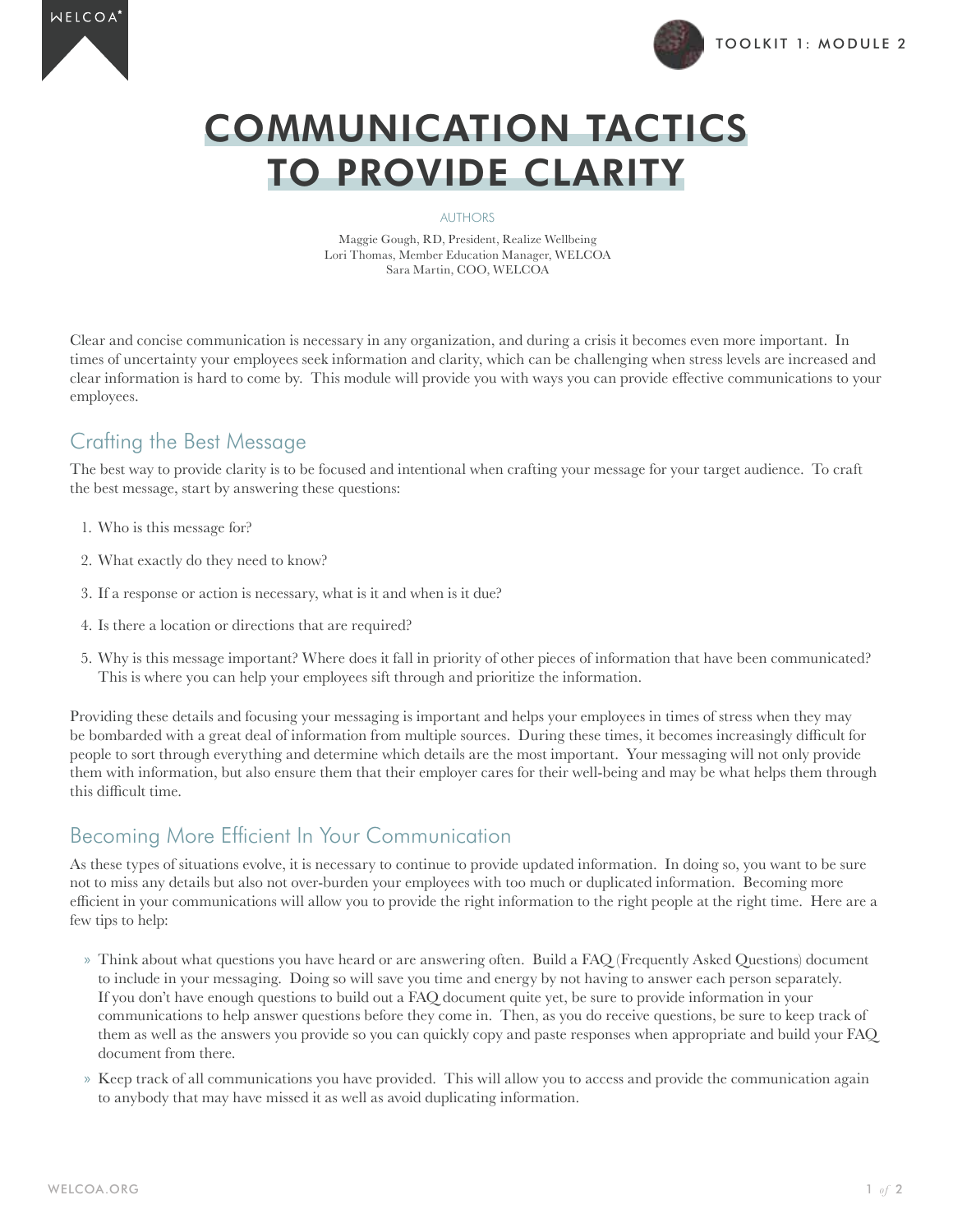

## Choosing the Best Mode of Communication

In heightened situations consider what type of communication would be best and remember that people seek different communication styles. Sometimes, we need a lot of specificity, in which case an email with written detail might be best. In other cases, when stress is high and feelings need to be clarified and addressed, a phone call or video conference may be best so that assumptions are not made about the feelings or intentions of others. Lastly, when multiple decision makers are involved, get everyone on one call or video conference to ensure all voices are heard and included to craft one concise message. It is best to communicate through multiple channels to be sure to get the message across to everybody. Some channels to consider including are:

- » Email
- » Text
- » Company intranet
- » Call / video-conference
- » Downloadable guide or manual

Being able to communicate clearly and efficiently will provide the best possible guidance for employees which is essential in times of stress and uncertainty. We hope this module has been of help to you as you continue to navigate issues related to COVID-19 and your business.



## WANT MORE?

Read *Increase Employee Engagement through Clarity* for more support. This is a WELCOA Benchmark 3 resource to assist you in understanding employee needs and communicating effectively.

**https://www.welcoa.org/blog/increase-employee-engagement-through-clarity/**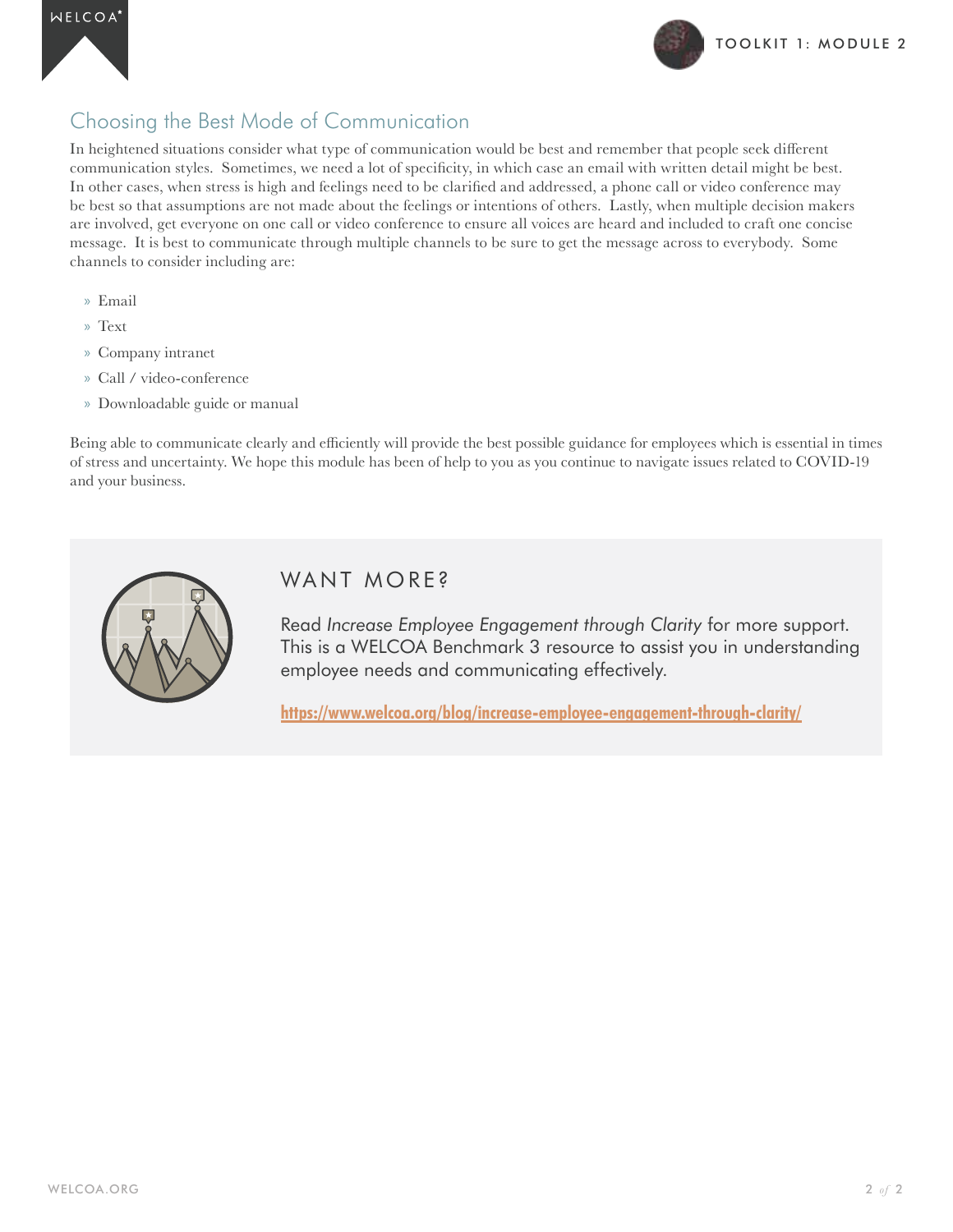



# SUPPORTING EMPLOYEES IN MANAGING STRESS

#### AUTHORS

Maggie Gough, RD, President, Realize Wellbeing Lori Thomas, Member Education Manager, WELCOA Sara Martin, COO, WELCOA

During crises, our work as Human Resource and Wellness professionals can shift from helping the business or people grow to helping employees manage stress, anxiety, or grief. Many of you have likely already found yourselves doing a lot of supportive listening and re-assuring during these uncertain times. This module is designed to provide you with the techniques to respond in meaningful ways to support others.

*\*Please note, that it is essential for your to care for yourself in order to care for others which is why there is another module focused on your own self care. Remember, we have to put our own oxygen mask on first.* 

When supporting employees and helping them navigate their way through stress, anxiety, or grief in response to a crisis, here are a few things to consider:

1. Empathy is the ability to understand and share the feelings of another. When someone comes to you with their experience of this crisis, empathy is the most effective tool we have in our toolkit. It often comes in the form of compassionate listening and language. Here is an example:

**Employee:** I am feeling incredibly overwhelmed about the long term sustainability of the company in the midst of this pandemic.

**Listener:** It makes sense that you might feel that way.

Notice that the listener does not belittle or try to fix the other person's challenges. There is a simple acknowledgement of another person's struggle.

2. Listening allows us to be present with another person without having to solve their problems or exert emotional caregiving that allows for others to feel heard and acknowledged. As you continue to respond to people's stress, remember that listening is a very powerful tool. You may become a point person who hears a lot of employees' stressors. Listening can provide you more resilience to continue.

Listening provides people with a sense of connection and safety to be able to speak their truth with someone who is capable of withholding judgement. Here are some ways to be a great listener:

- » Be open-minded to their perspective.
- » Focus on what the other person is saying don't allow yourself to be distracted by thoughts of what to say next.
- » Summarize what you hear and ask questions to check your understanding.
- » Try to empathize with them.
- » Avoid trying to offer an immediate solution and be sure not to interrupt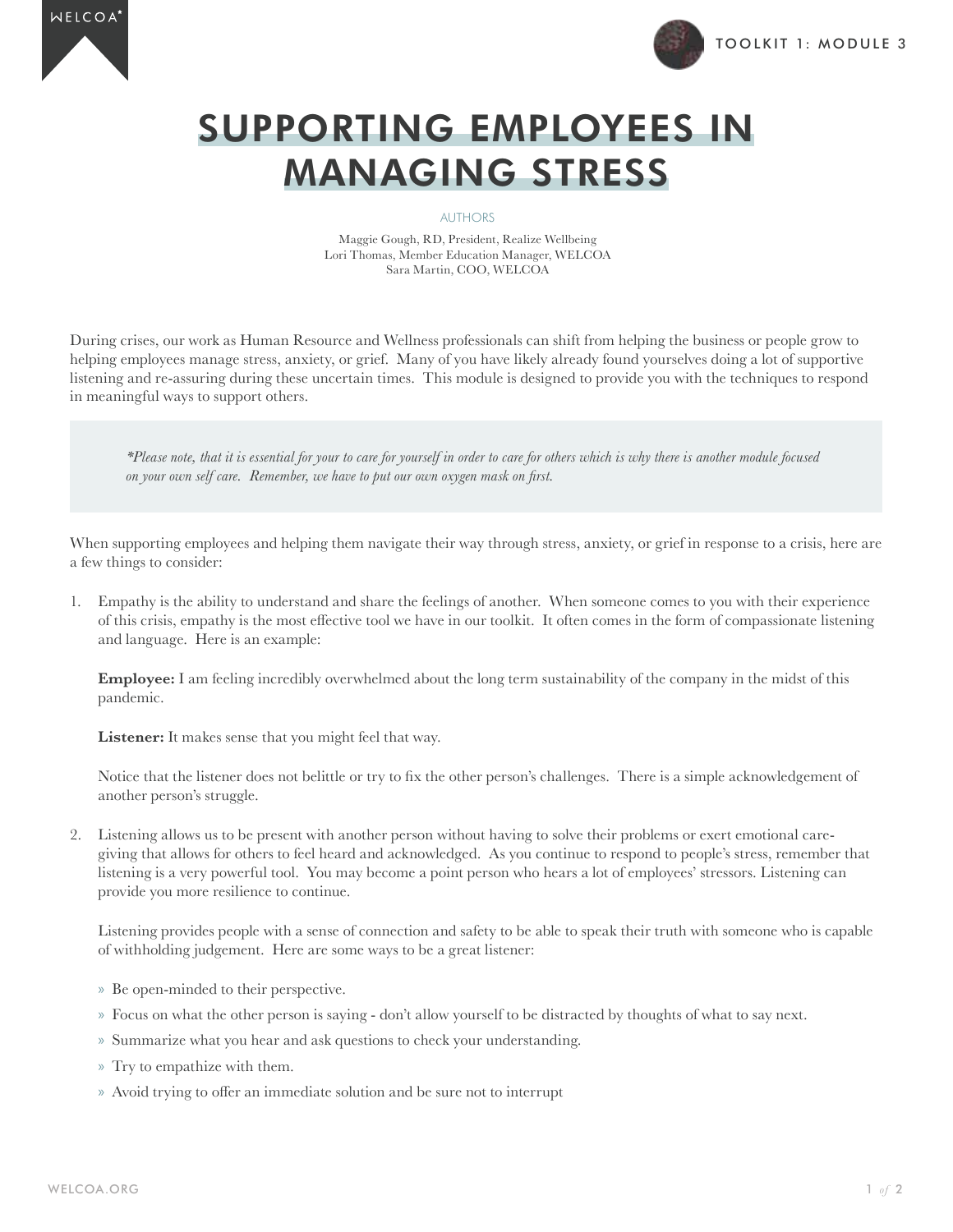



- 3. Anxiety can spread; in essence, it is contagious. The human response to anxiety is primal. It is part of the body's natural defense system as an alert to a threat, especially something that is unknown, vague, or that we can't control. Though a natural part of who we are as humans, anxiety does present with both physical and mental symptoms. Therefore, it is especially important in times of crisis to help others move to a mental and emotional state of safety. This can be done in a few ways.
	- » When someone shares their anxiety and fear with you, ask them to tell you more about it. In doing this, you can determine the depth of information they have and whether or not their fear is based on facts. This also helps the individual process how much of what they are feeling is based on factual information.
	- » Acknowledge the fear, and ask the person to consider what might make them feel safe. This will move them mentally to a state of identifying their own needs and determining how many of those are currently being met.
	- » Help them keep in mind that we can't control everything about a situation and encourage them to change what they can and let the rest take its course.
	- » Suggest exercise—it's a great way to relieve tension and help the body feel relaxed or stress management techniques such as meditation.
	- » Encourage them to avoid the temptation to turn to caffeine, nicotine, alcohol or unprescribed drugs for relief, which can make anxiety symptoms worse.
- 4. Follow these basic language skills for compassionate caring. Avoid statements that begin with "at least" as these statements portray that one's feelings or experiences aren't hard enough or could be worse. Instead, lean into statements with the words or sentiment of "me too." When someone says they are hurting, scared, worried, anxious, etc, "me too" becomes an anchor of connection. Connection settles part of our brain and helps us feel more secure and safe. Here is an example:

**Employee:** I am really worried about my mother; she has a respiratory illness and has traveled recently.

**Unhelpful Response:** At least, you have your mother. Lots of people have already lost their parents.

**Helpful Response:** I can understand that. I lost my mother a couple of years ago, but I would be worried for her if she were still alive today.

There is a flight attendant analogy, created by author Elizabeth Gilbert that is fitting for times like this. Keep in mind that you are like the flight attendant during turbulence. When there is turbulence, many people look to the flight attendant to understand how concerned they should be. When the flight attendant is nervous the passengers feel more concerned. When the flight attendant can knowledgeably and honestly explain what is happening in a calm manner while maintaining compassion for the passengers everyone feels safer.

A sense of belonging and connection are basic human needs that you can help fulfill for employees during difficult times using the information above. We hope this module has been of help to you as you continue to navigate issues related to COVID-19 and your business.



## WANT MORE?

WELCOA's Mental Health at the Workplace toolkit is designed to help you understand the current state of mental health in the workplace, connect with personal stories, learn from high performing organizations and take action today.

**https://www.welcoa.org/resources/resource-topics/mental-health-at-the-workplace/**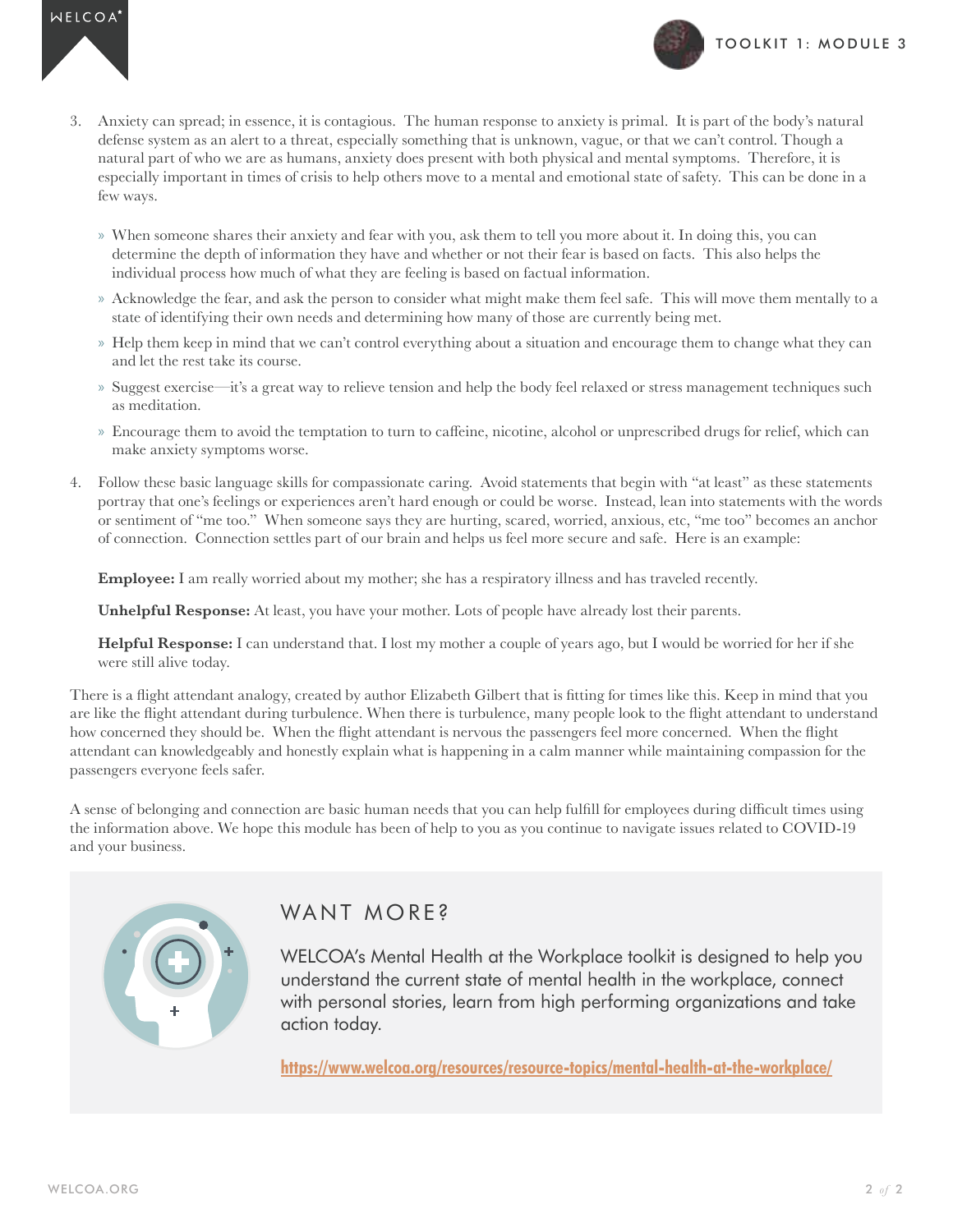





#### AUTHORS

Maggie Gough, RD, President, Realize Wellbeing Lori Thomas, Member Education Manager, WELCOA Sara Martin, COO, WELCOA

As always, your self care is of utmost importance. Even more so during times of crisis as you provide care and guidance for others. This module is designed to help you care for yourself and maintain your personal well-being so you have the ability and capacity to in turn help the employees at your organization.

**Transition Routines:** Give yourself pause to move from one set of work to another. For example, from work to home you might change clothes, wash your face and take a few deep breaths. Now, if you're working from home, you no longer have that commute that signals to your brain that it is time to transition. What's more, you have no built-in margin between your work life and home life. As a result, you may need to be more intentional about moving from one set of work to the next.

### EXAMPLE TRANSITION ROUTINE: FROM WORK TO DINNER TIME

Let's call the area you have set up as your home office your "work command center". When moving from your work command center in your home to making dinner, you'll want to build in a new kind of margin to allow yourself to transition.

Ty: Before going to the kitchen to make dinner, take a pause, walk to a quiet room or space and listen to one of your favorite songs. Alternately, you can take between two and five minutes to pause, look out the window and reflect on what you are most proud of from your day of work or what you are most looking forward to in the evening to come.

**Mindfulness:** We will all be multi-tasking way more than usual. Many of us will be working from our homes with children nearby and taking on extra duties as we determine how we make everything work. As often as possible, create time to focus on doing just one thing at a time. Mindfulness does not always require carving out time for meditation; you can make just a few simple tweaks in your day to increase mindfulness.

### EXAMPLE STRATEGY FOR IMPROVED MINDFULNESS

Working on a project that does not require ongoing or close communication with other team members? Try to close out chat and email notifications while you are head down on the project so that you can mindfully focus on the task at hand. If you are worried about missing an important message, set a timer to remind you to check back in an hour.

**Stretching and Movement:** Being closed in our houses can make us feel cramped. Stretching can take a few minutes and make our bodies feel more expansive.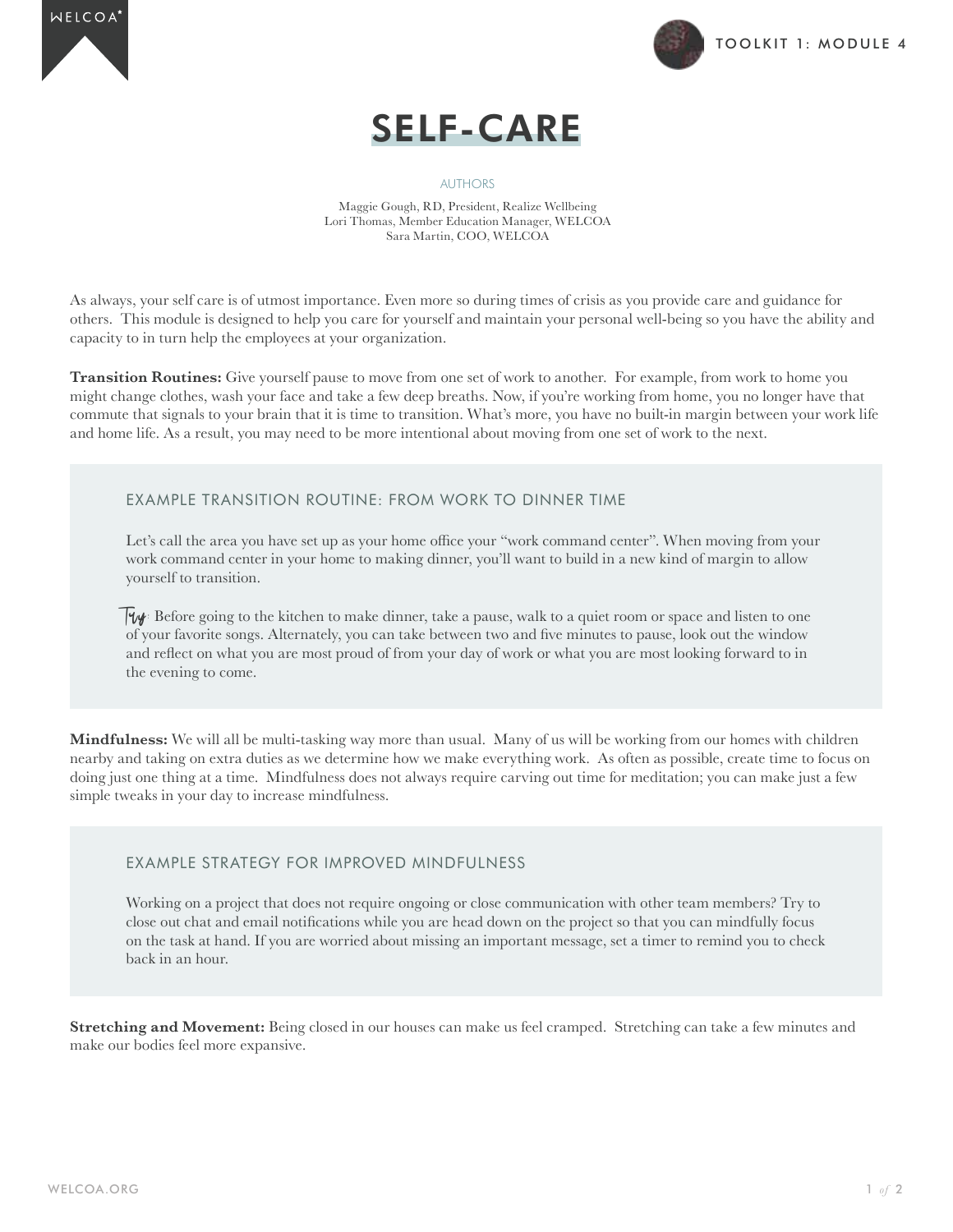



EXAMPLE MIDDAY STRETCH

Try this stretch to help you open up your body throughout the work day.

 $\mathbb{F}_{\mathcal{W}}$ : Put your right hand on your left shoulder and put your left arm behind your back. Tip your head to the right, away from the shoulder you are holding. Then, look down at your right shoulder. Finally, tip your head to the right and rotate back; imagine you are trying to take a peak at something over your left shoulder. Hold each position for 3-5 seconds while breathing deeply and then repeat on the other side.

**5-4-3-2-1:** When your anxiety sends you down a rabbit hole, which can easily happen right now, take a moment to notice five things you can see, four things you can touch, three things you can hear, two things you can smell, one thing you can taste. This practice can bring you back into the present moment and into your body.

Gratitude: Feelings of scarcity are common in crisis. Gratitude is the practice of noticing and becoming mindful of your thankfulness. Gratitude works even if you don't share it with others. Simply pausing to notice your gratitude can have a lot of helpful responses for your well-being.

**Nourishing Food:** Food is central to our sense of comfort. It is also key to our immune systems. Try to find a balance between comfort and health. Remember, healthy food is full of vitamins and nutrients. The healthiest foods are close to their natural state (like fresh or frozen vegetables or whole grains) and full of color and flavor. Give yourself permission to avoid the mess of low fat, low carb, high protein, low sodium, etc. Instead, when it comes time to pick food, ask yourself, is this nutritious?

### EXAMPLE STRATEGY: MAKE HALF YOUR PLATE FRUITS AND VEGGIES

Keep your fats, proteins, and carbohydrates in the right proportions. Every time you eat, try to make half of your meal consist of fruits, vegetables, and/or beans.

**Connection:** Find a friend. Have one person in mind who isn't a co-worker or immediate family member that you can call when you need some connection. The reason this person should be outside of our immediate circles is that when we need a break, likely the people closest to us do too. In order to support the resiliency of everyone, call someone who is a layer or two outside of your immediate circle.

Navigating issues related to COVID-19 and your business starts with a healthy, strong and thriving you. We hope this module has been of help to you as you strive to maintain balance and wellbeing through self-care.



### WANT MORE?

Download this interactive Quick Guide to explore 5 strategies to beat burnout.

**https://www.welcoa.org/resources/quick-guide-beating-burnout/**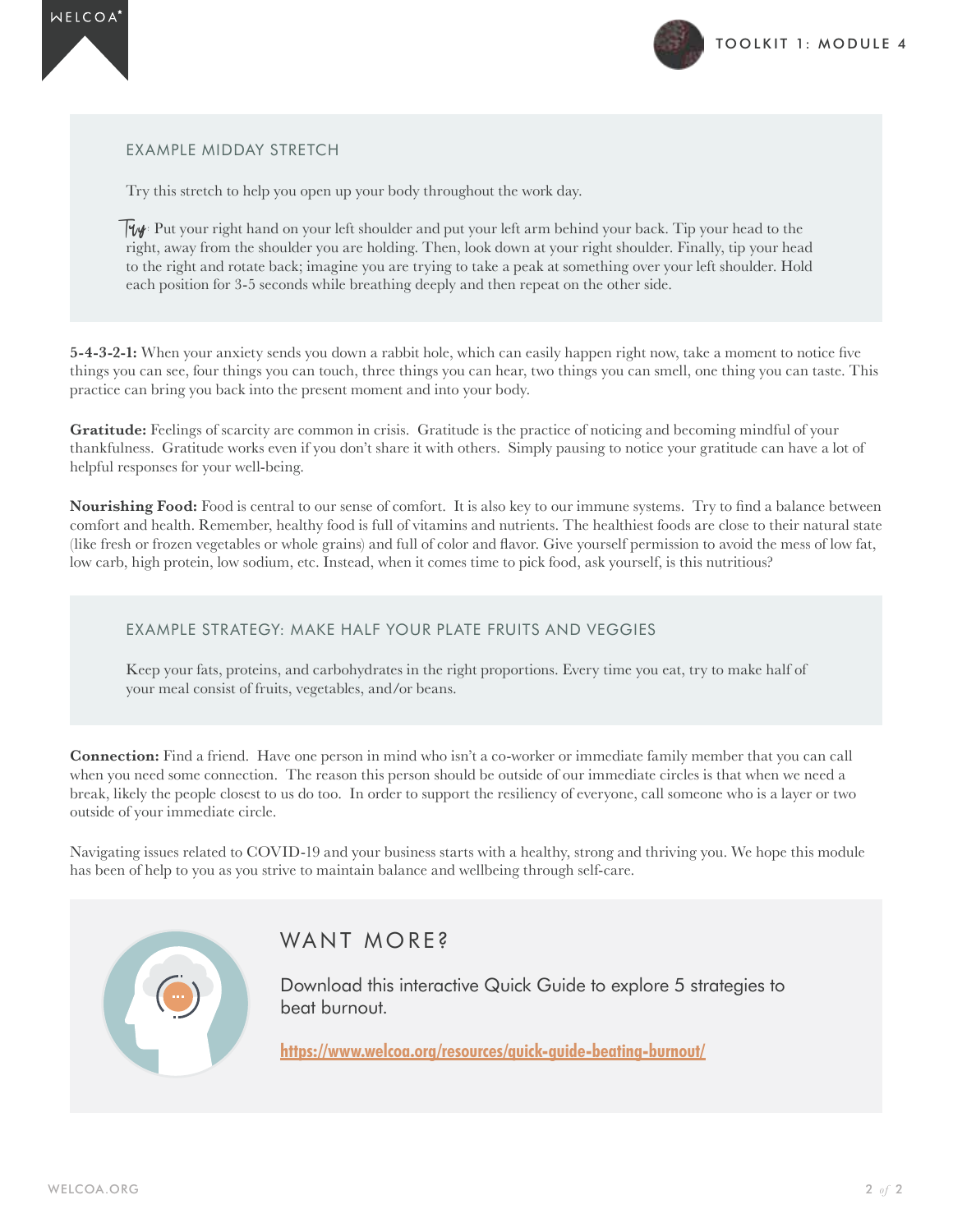



# ADJUSTING INTERNAL EXPECTATIONS

#### AUTHORS

Maggie Gough, RD, President, Realize Wellbeing Lori Thomas, Member Education Manager, WELCOA Sara Martin, COO, WELCOA

This module is designed to help you and your organization begin to establish and align clear and realistic expectations of working from home in the midst of this pandemic.

In normal times, it might make sense to insist that we keep the level of deliverables the same regardless of working from home or in the office. However, right now, many people are at home attempting to work with spouses, partners, or roommates also in the house sharing space and resources. Several are also caregiving for children with many schools and daycares being closed. The reality is that people cannot double their workload and maintain the same output. Perhaps someone can do so for a day or a week, but burnout will certainly ensue if existing expectations remain the same with double the work.

## Adjust Your Mental Model of a Work Day

Most of us formed our mental model of the work day over the last five or so decades. We think of the work day as encapsulated between the four walls of our office during normal operating business hours because that is what we watched our parents and grandparents do—and it is what work still looks like for most of us. The reality is that for many jobs, this structure of a work day is not necessary. A lot has changed—from the nature of our work to the technological advancements that have been made to allow us to do work from virtually anywhere.

Now more than ever, it is time to consider shifting our mental model of what a typical work day looks like. For most computerbased or collaborative work, the reality is that it can happen anywhere, any time. We must consider that the time in which work will be completed will be more fluid and flexible. For example, if parents are having to provide school lessons for their kids in the middle of the day, they may need to work after hours to complete some tasks.

### WHAT'S A MENTAL MODEL?

A mental model is a representation of how we think something works in the world, including relationships between people and things or perceptions about cause and effect. We use mental models to predict outcomes and experiences, and often they are shared by members of the same community or culture.

Think of a child's birthday party. If you asked most North Americans to describe a child's birthday party, it would go something like this. You arrive to the party, you play games or watch some entertainment, you have cake, then you open presents. It seems simple, but think about how unnatural it would feel to you if you arrived and opened presents immediately, then ate cake, then watched a magician. We all share a pretty common understanding, or mental model, of what we can expect to experience at a child's birthday party, and it governs our expectations of what we will experience and how we should act.

## Adjust Your Expectations of Work Time

The temptation may be to want to ensure employees "earn" their time. Given the unprecedented nature of what we're experiencing, we can break from normal expectations of committing to a certain amount of work in a given amount of time.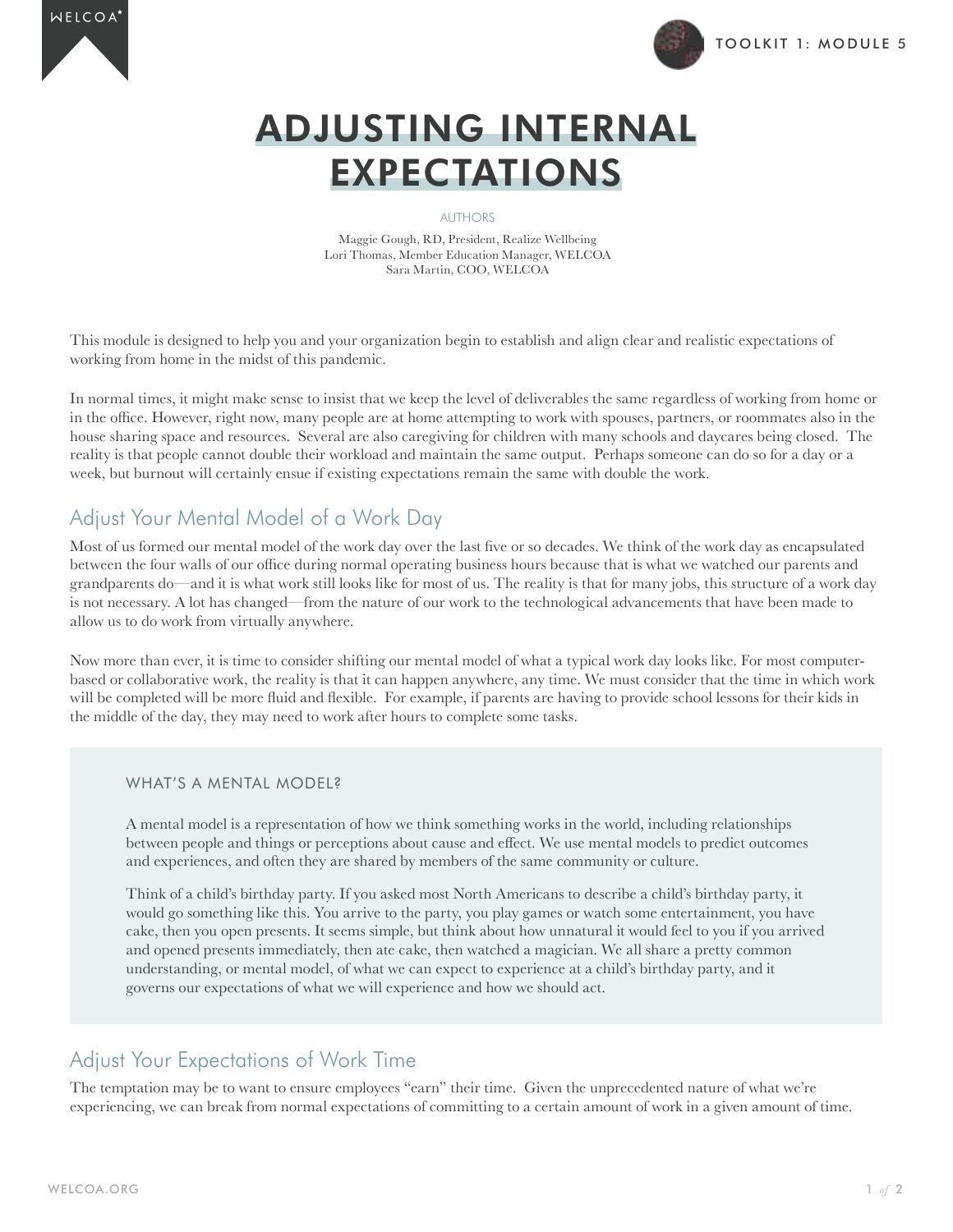



Many businesses are also experiencing reduced consumer demand. Perhaps this is an opportunity to let employees invest in some professional development or even rest. Regardless of your company's situation, the reality of working from home remains and adjustments to internal expectations will be paramount to everyone's health and well-being. In Module 7 of this Toolkit, Resources For Managers To Support Their Teams, you'll find an outline to help them assess their priorities and adjust.

# Focus on Mission Critical Performance Deliverables

Help managers to focus on benchmarks of work rather than requiring employees to log tasks. Setting top or "mission critical" benchmarks for employees to be accountable for each week is a great strategy for ensuring work gets done without micromanaging. It may be tempting to ask employees to account for their time or log their tasks throughout the day in an attempt to ensure employees are doing the job. The problem with this strategy is two-fold. First, it creates more work for both the employee in writing it and the manager to have to review it. Second, it can breed distrust both ways between employees and managers if it sends the message that the organization does not trust the employee to be productive if they are not being closely monitored.

We hope this module has been of help to you as you continue to navigate issues related to COVID-19 and your business.



## WANT MORE?

Supporting efforts toward healthy employees includes evaluating policies, practices and promotions to ensure the environment helps foster a successful wellness initiative. It is grounded in the core vision and purpose of the organization. Access WELCOA's Toolkit for *Cultivating Supportive Health Promoting Environments, Policies, and Practices.*

**https://www.welcoa.org/resources/resource-topics/benchmark-6-toolkit/**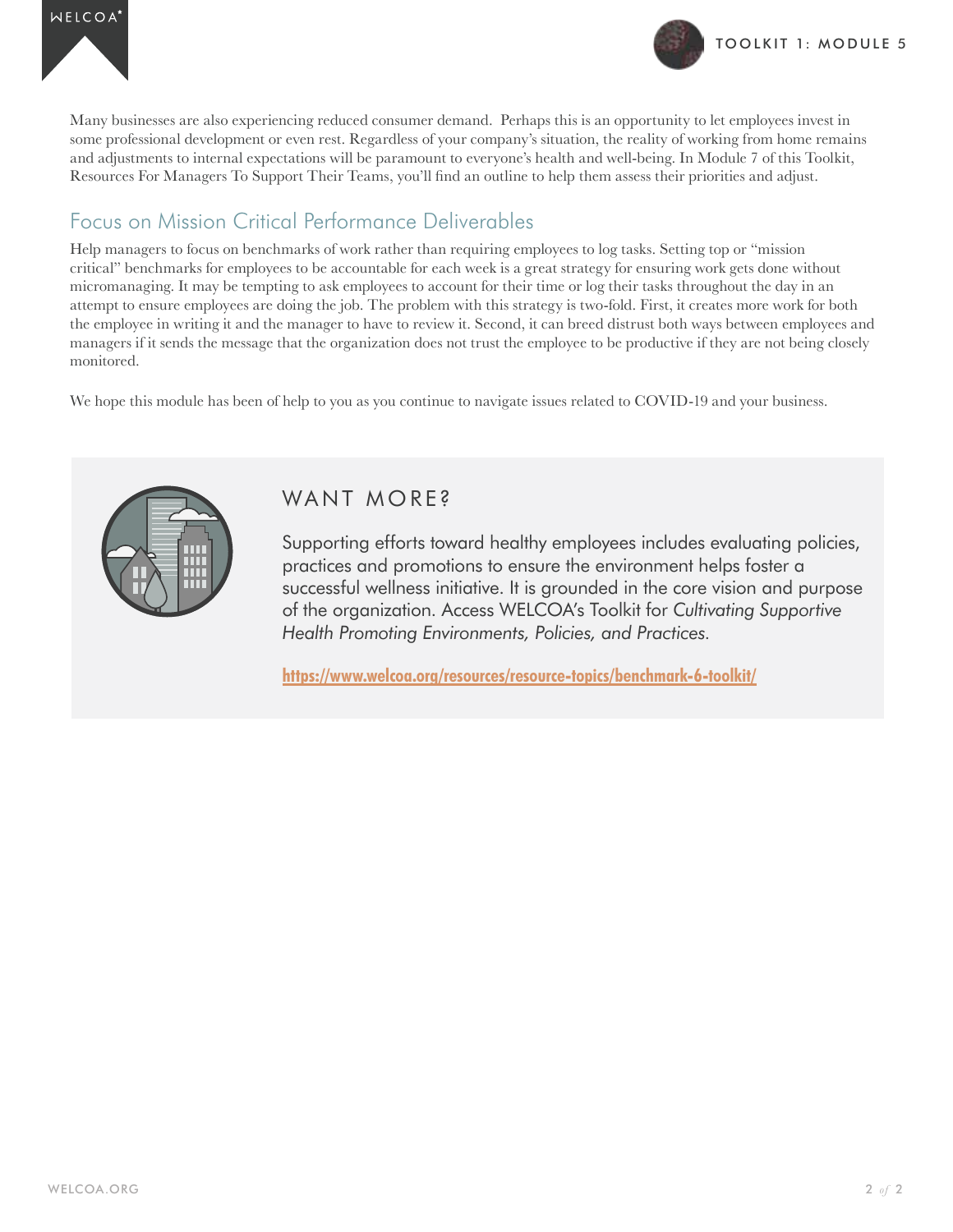



# SUPPORTING YOUR EMPLOYEES WORK FROM HOME EXPERIENCE

#### AUTHORS

Maggie Gough, RD, President, Realize Wellbeing Lori Thomas, Member Education Manager, WELCOA Sara Martin, COO, WELCOA

Stress and tension run high during uncertain times and adapting to a new work experience, like working from home, can add to the stress levels. The temptation to control every aspect of your employees experience may be increased as everyone adjusts to working physically distanced. However, everyone needs ample autonomy to manage a mountain of shifting dynamics in their homes. Here are a few ways to support your employees in their work from home experience:

# Do They Have What They Need?

Working from home comes with the realization that employees may not have exactly what they need to do so effectively. Connect with your employees and make sure they have the resources and materials to do their jobs well. Some things to think about include:

- » Laptop
- » Internet/VPN access to company files
- » Phone line vs computer
- » Downloaded proper applications for virtual conferencing
- » Ergonomics issues\*

[\\*Download this checklist](https://institute.welcoa.org/wp/wp-content/uploads/2016/07/ws-ergo-checklist.pdf) and see the training course below for specific tips for ergonomic workstations.

## Meaningful Support

After verifying that your employees have the tools they need to complete their work, the next thing is to provide them with meaningful support. Things to consider for meaningful support include:

- » Clarifying priorities and expectations.
- » Holding virtual office hours for employees to have routine access to you.
- » Finding ways to bring levity to this situation.
- » Creating opportunities to express gratitude
- » Encouraging frequent breaks.
- » Checking in on people's emotional state.
- » Hosting dialogues where people can ask for extra support from team members.
- » Holding space for people to talk about other aspects of coping.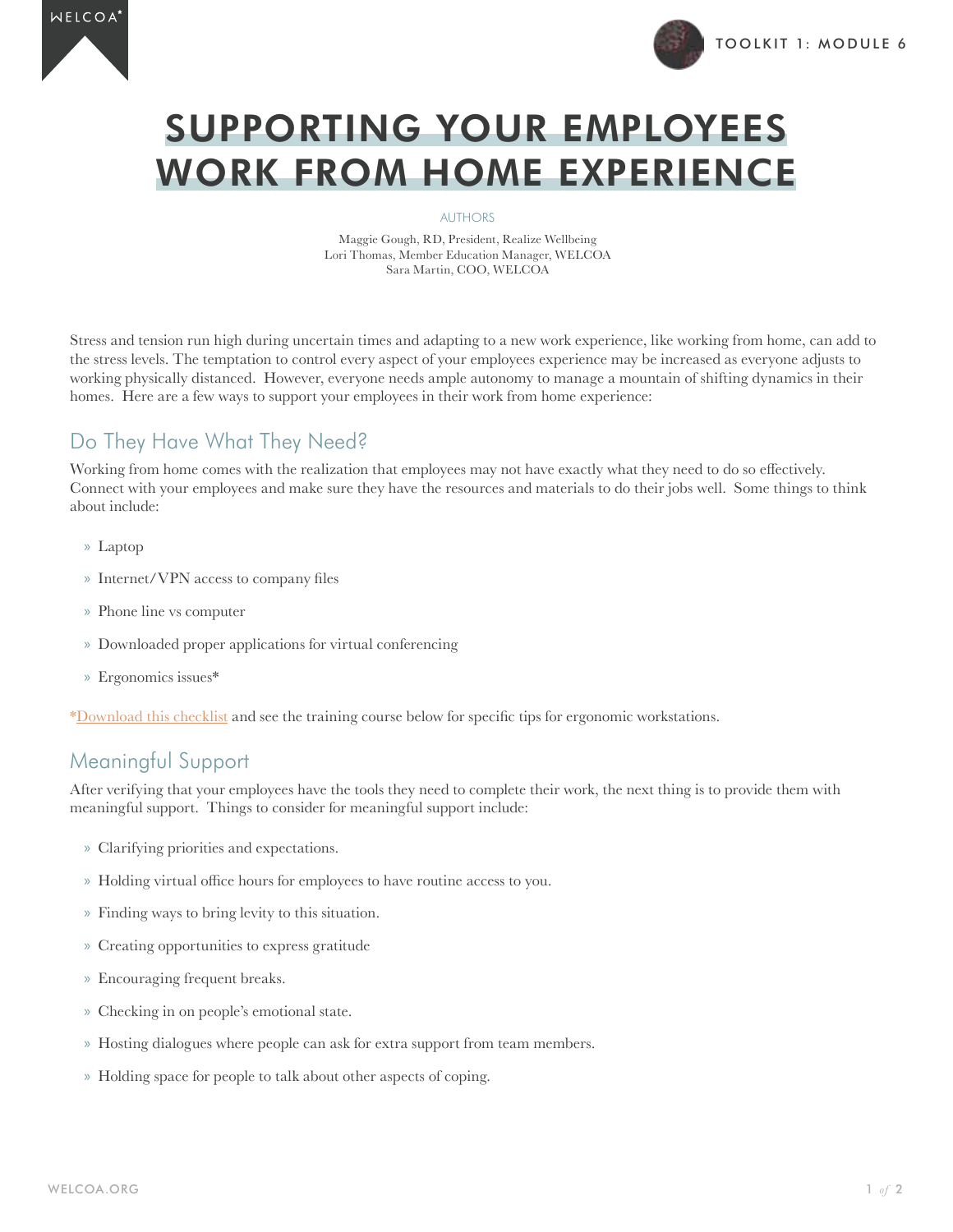



Listen to the needs your employees have to be successful while working from home. According to Self Determination Theory, [needs supportive environments](https://www.welcoa.org/resources/resource-topics/benchmark-6-toolkit/) help people adapt to change. Acknowledging what people need to get the job done is part of them feeling supported. In some cases you will be able to meet their need. In other cases you won't be able to, but by listening to and acknowledging their needs, you will still help them adjust to the change. We hope this module has been of help to you as you continue to navigate issues related to COVID-19 and your business.



## WANT MORE?

Learn posture habits and stretching for a healthier lifestyle whether working from home or the office in this course, *Worksmart Ergonomics*.

**https://institute.welcoa.org/courses/worksmart-ergonomics/**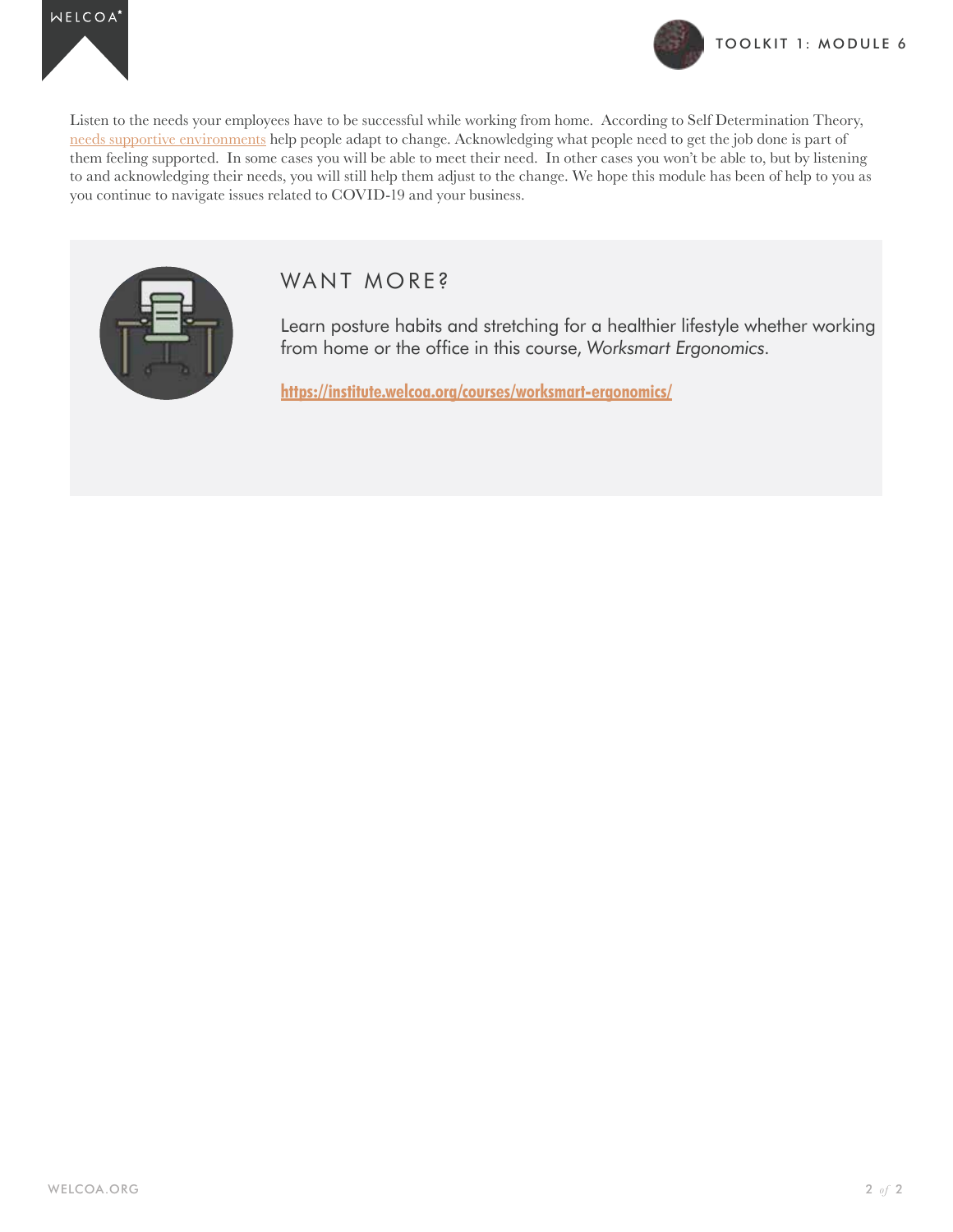



# RESOURCES FOR MANAGERS TO SUPPORT THEIR TEAMS

AUTHORS

Maggie Gough, RD, President, Realize Wellbeing Lori Thomas, Member Education Manager, WELCOA Sara Martin, COO, WELCOA

As we know, many professionals in management have high level skill sets in the job duties they manage for others. However, many do not have leadership training. Some inherently have excellent people leadership skills, while others will need additional support. In times of stress, managers will look for guidance to communicate and direct people. Employees' well-being will depend greatly on the support and leadership from their managers.

## Sample Communication: Support for Effective Communication

Here is a sample communication that you might use to support your managers:

During this time, it is crucial for our employees' well-being that we communicate effectively and provide clear expectations. Consider these basics for communicating to employees before sending key information.

- 1. Who is this message for?
- 2. What exactly do they need to know?
- 3. If a response or action is necessary, what is it and when is it due?
- 4. Is there a location or directions that are required?
- 5. Why is this message important? Where does it fall in priority of other pieces of information that have been communicated? This is where you can help your employees sift through and prioritize the information.

Providing these details and focusing your messaging is important and helps your employees in times of stress when they may be bombarded with a great deal of information from multiple sources. During these times, it becomes increasingly difficult for people to sort through everything and determine which details are the most important. Your messaging will not only provide them with information, but also ensure them that their employer cares for their well-being and may be what helps them through this difficult time.

Managers will also be looking to you to understand how to set expectations with their teams as work changes. Encourage managers to lean into their expertise. You can build confidence in your managers by giving them autonomy to delegate and manage work rather than having to wait on leaders above them to direct daily details.

Similarly you want to direct your managers to provide more autonomy to their employees. With the loss of control the temptation exists to grip even tighter to control. However, this will create an unhealthy relationship between the manager and employees and increase tension in an already stressful situation.

Managers will need to assess priorities and provide clarity around new expectations and then trust their employees to deliver. Below is sample communication that includes a priorities assessment.

## Sample Communication: Support for Team Prioritization

During this time, we recognize there are a multitude of changing dynamics and expectations. We value your leadership and capacity to manage the daily activities of your teams.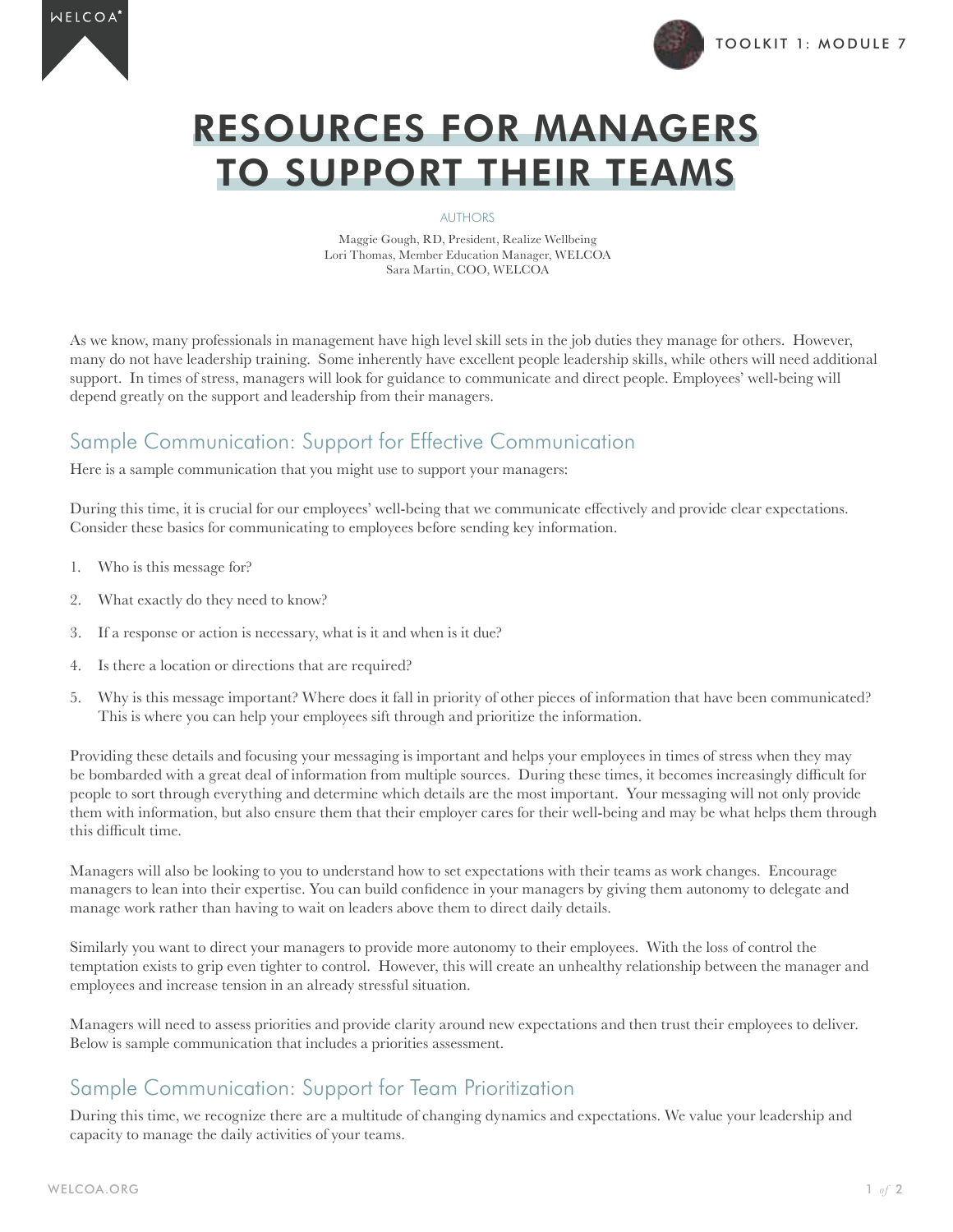



First we want you to assess the priorities of your team's daily work. Given how quickly things are evolving this may need to be completed weekly.

- » We encourage you to ask the following questions to help prioritize your team's work.
- » What, if anything, were we doing before that no longer needs to be done or should be postponed?
- » What items or processes have changed?
- » What has been added to our tasks or processes?
- » What remains?

Prioritize everything on the list from most important to least important. Can all of these items/processes realistically be completed in the week ahead?

In addition, please consider the following as you manage the daily workload for your employees:

- 1. Avoid micromanagement. Focus on benchmarks of work rather than daily tasks. Requiring employees to keep daily task logs might only serve to create more work for your employee and yourself in reviewing them.
- 2. Consider hosting a virtual meeting to discuss work for each day. An agenda for that meeting might look like this:
	- » What needs to be accomplished?
	- » Who will take point on each task?
	- » By when will each task be completed?
	- » How can we best support each other today?
- 3. During this time, keep in mind that work might not take place in the normal 9-5 work time. Certainly, if that is necessary you can state that, but if there is room for flexibility, please consider giving your employees flexibility.

Once again, we trust our managers to delegate and deliver work for the company while also taking good care of our people. These are challenging times for everyone. Let's take good care of each other.

Managers will be the front line to taking good care of your employees. Remember that if the managers are feeling appreciated and calm, they will pass that along to their employees. Be intentional about caring for your managers and employees, especially during difficult times. We hope this module has been of help to you as you continue to navigate issues related to COVID-19 and your business.



## WANT MORE?

Take WELCOA's exclusive course Leading the Way to a Healthier Organization on our online learning environment, The WELCOA Institute. The course provides skill-building for improving communication, focus and trust in the organization through committed and aligned leadership.

**https://www.welcoa.org/resources/leading-way-healthier-organization/**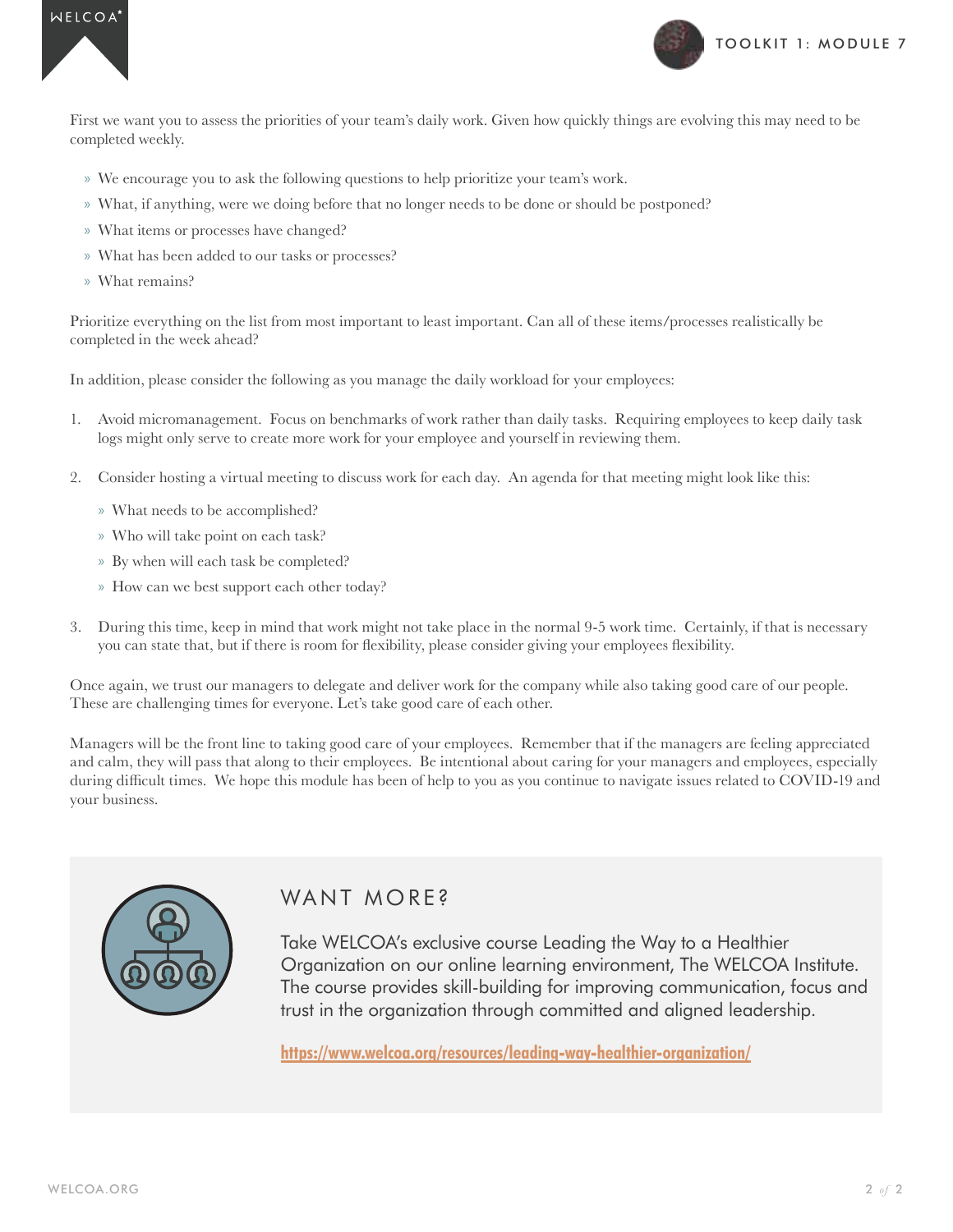



# MAINTAINING & BUILDING TRUST IN FRANTIC TIMES

#### AUTHORS

Maggie Gough, RD, President, Realize Wellbeing Lori Thomas, Member Education Manager, WELCOA Sara Martin, COO, WELCOA

Trust is defined as a firm belief in the reliability, truth, ability, or strength of someone or something. Trust impacts our wellbeing because it supports our mental health through our ability to feel safe and manage our anxiety, it supports our social health through our relationships, and our physical health because when our mental and emotional health are well, it positively impacts our bodies.

Trust is perhaps one of the most important needs we have during times of crisis. It becomes an anchoring point in a world that offers so much uncertainty. Having the trust of employees is crucial to ensure that operations run smoothly and clear communication flows between team members and leadership. Use these tips to maintain and build trust in unprecedented times:

#### **1. Be Honest**

During times of crisis, uncertainty runs high and many feel a lack of control. Remain honest with your employees about both positive and negative aspects of the business. Expect your management teams to maintain the same level of honesty with employees. This sense of integrity makes your employees and colleagues more trusting of your actions. Let people know what is happening and how leadership is responding. Best practice in times like this are to manage the communication, rather than leaving it to the inevitable rumor mill. If you are willing be honest, people will gain more respect for you and look to you for further information.

### **2. Admit When You Don't Know**

A common mistake of leadership is trying to create trust by asserting that they have everything under control and know how everything will work out. When there is information you don't know, state that. Then state how you are working to get the information and how you will communicate it.

### **3. Right or Wrong, Be Transparent**

During stressful times, dynamics change regularly. As humans we learn by trial and error. When you need to change directions on a previous decision, admit that it wasn't the solution you had hoped for. Provide information around what next steps are and the plan for moving forward.

### **4. Listen**

When people feel heard they feel valued. In times where uncertainty is high, feeling valued and cared for are needed even more. Involve employees in achieving company goals and brainstorming new ideas during times of crisis when flexibility and fluidity are essential. Listen with an open mind even if you don't ultimately choose to follow a suggestion made by an employee. Be transparent with your company's mission and goals so all employees feel they are a valuable part of obtaining those objectives. Employees who feel valued are more likely to instill trust in those leaders.

### **5. Don't Micromanage**

This makes employees feel like they're being babysat and that you don't trust them to do their work. Be clear on what tasks are most important and the deadlines they should be completed by, then trust them to handle it on their own. Remind them that if they run into problems or have questions, they can ask you at any time. Trust takes time to build, but you can build it faster by showing your employees you believe in the work they do.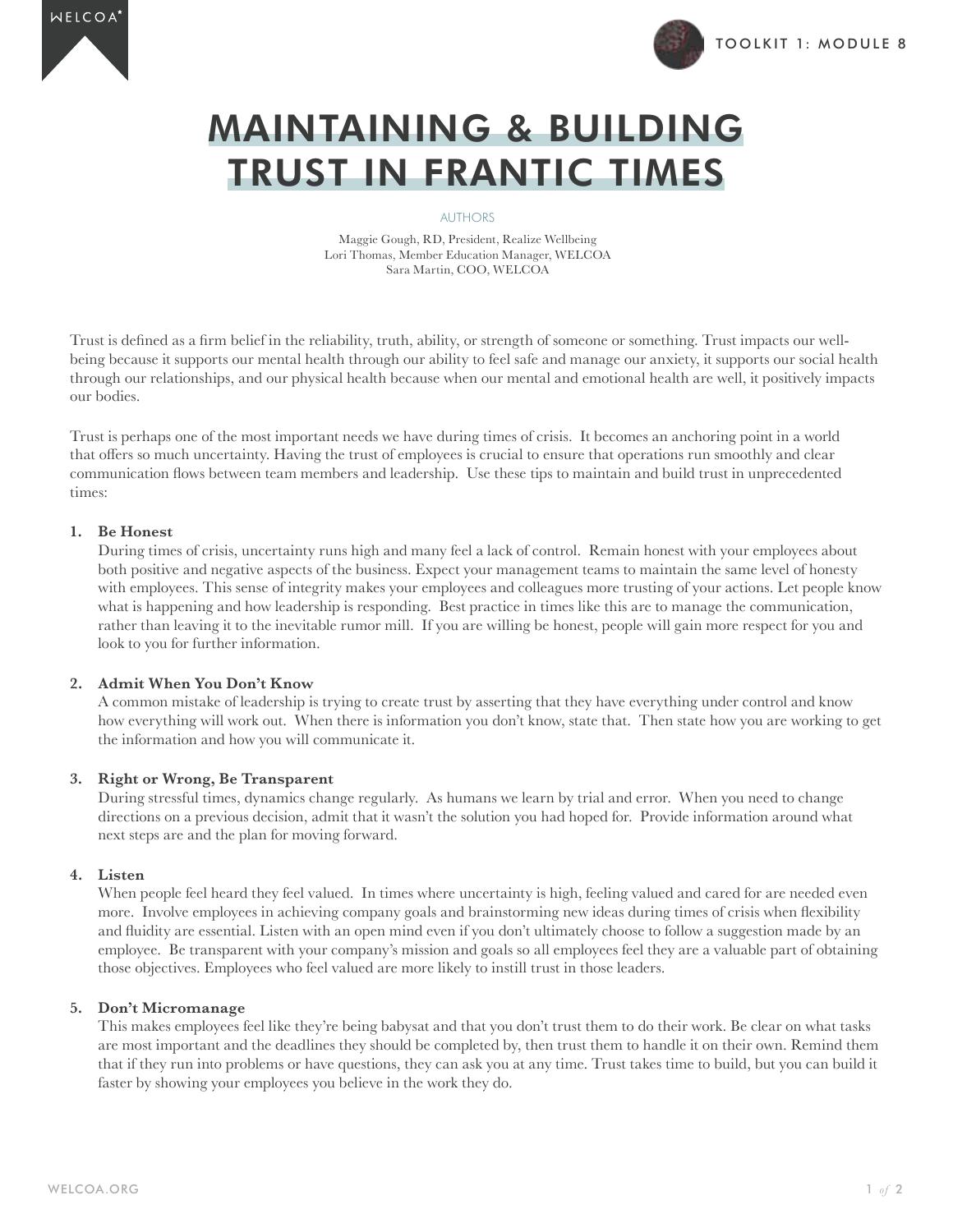

#### **6. Value People Over Production**

At the end of the day, production will not happen without the people. When you focus on valuing people, you will see the results: increased productivity, positive morale boosts and better teamwork. The idea is that when people feel valued, they work harder, they work with more integrity, they work with more intentionality, and they work with more passion.

Building and maintaining trust in the workplace should always be a priority, but in times of crisis it becomes a necessity. Remember that we are all going through this together. Burnout becomes more prevalent during stressful times and your employees look to management to be their guiding light. Care for them, check in on them, and be there for each other.

We hope this module has been of help to you as you continue to navigate issues related to COVID-19 and your business.



## WANT MORE?

Want to get tailored strategies and support for establishing trust across all areas of the organization? WELCOA's Well Workplace Checklist is a 150 item assessment that measures the extent to which you are establishing aligned, people-focused approaches in your organization. Receive your top strengths and weaknesses and measure your scores against other organizations like you.

**https://www.welcoa.org/get-started/checklist/**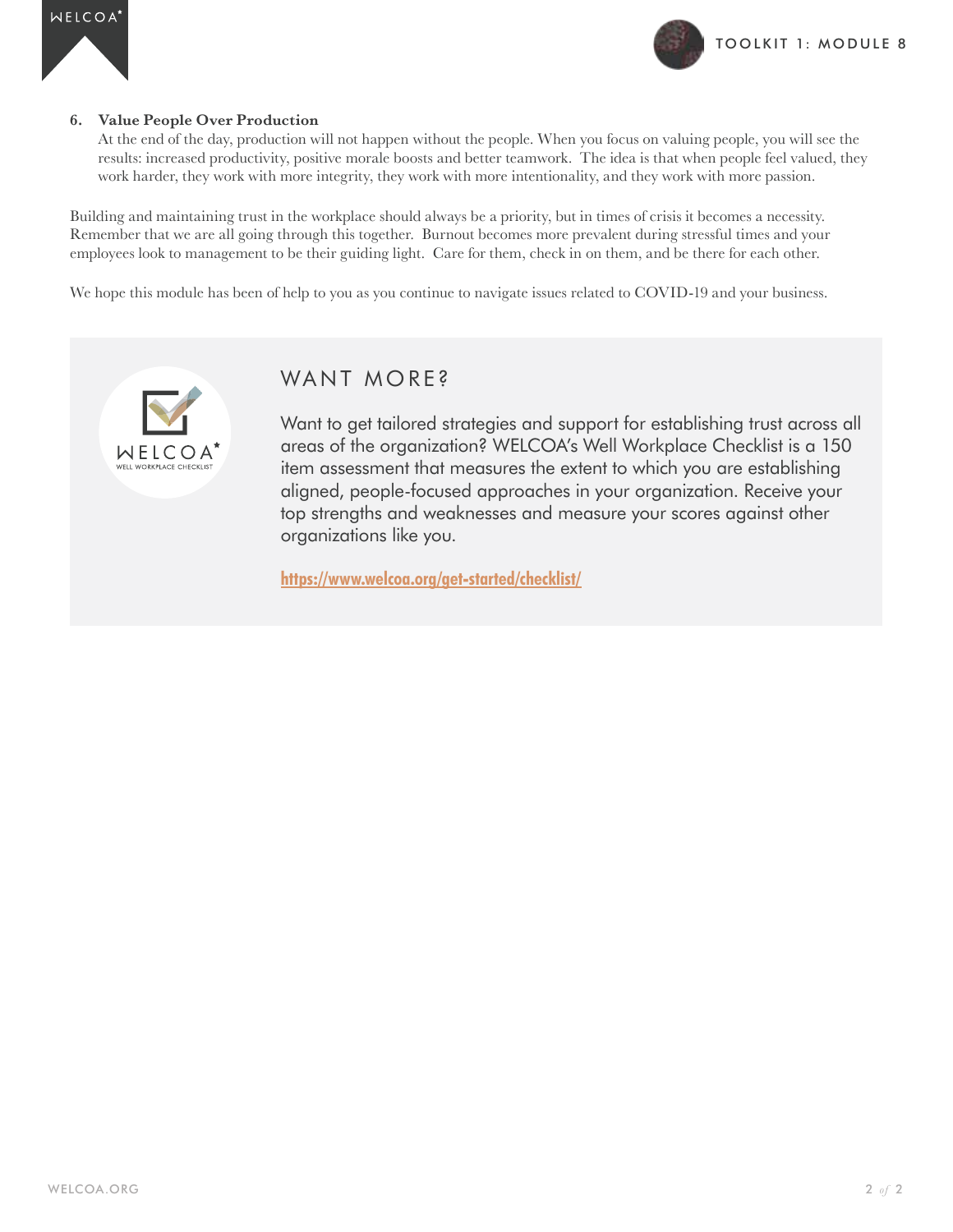



# SUPPORTING HEALTHY SOCIAL CONNECTION

#### AUTHORS

Maggie Gough, RD, President, Realize Wellbeing Lori Thomas, Member Education Manager, WELCOA Sara Martin, COO, WELCOA

Connection is vital to maintain health and thriving as humans. As a matter of fact, connection-experiencing positive, trusting relationships with others—is [one of the seven areas of human needs](https://www.welcoa.org/blog/definition-of-wellness/) that WELCOA recommends organizations support when creating successful workplace wellness initiatives. Feeling a sense of belonging, acceptance and support has some very compelling outcomes when it comes to our mental health, longevity and chronic disease prevention.

The irony about 'social distancing' is that we are, and need to be, more socially connected than ever before. As we connect virtually for meetings, we are connected into people's homes where they are existing with their families who may or may not pop in during a meeting. If managed well, this time can be an opportunity to foster deeper human connections with each other and maintain new and stronger cultures for belonging and connection in our organization. Here are some tips for managing social connections during a difficult time.

## Keep It Positive

The intensity of our social connection is increased due to this situation. It is imperative to focus not just on social connection, but on healthy social connection. This is a time when some people may feel warranted, due to the stress, to be firm, aggressive, passive aggressive or rude. If you see this happening in your company you can compassionately address it. The below example provides language that everyone can use regardless of their level in the company.

### EXAMPLE: ADDRESSING UNHEALTHY SOCIAL INTERACTION

If you find someone engaging in unhealthy social interaction, try addressing it by saying the following.

*"I want to acknowledge that these are very stressful times. I can see that you are feeling frustrated by the situation. I want to remind you that it is more imperative than ever that we maintain respectful communication for everyone."*

## Foster Joy through Connection

While we need to be aware of the challenging dynamics of social connection, we also need to facilitate healthy, joyful social connection. There are several ways in which you can have a little fun right now. Here are a few quick-win ideas.

- 1. Some people are jokingly calling their pets and kids "co-workers" and sharing funny comments about what working from home is really like. Encourage your team to share (via email, internal chat or video conference) funny and real-life examples of their experience.
- 2. Create a company specific hashtag to share fun things among employees within the company.
- 3. Join together as a team or company in supporting some of the efforts to help those more gravely impacted by this pandemic. For example, raising money to support a local business, donating blood, or helping out the local food bank to provide food to those in need. Doing so as a group helps everybody come together to focus on a common good.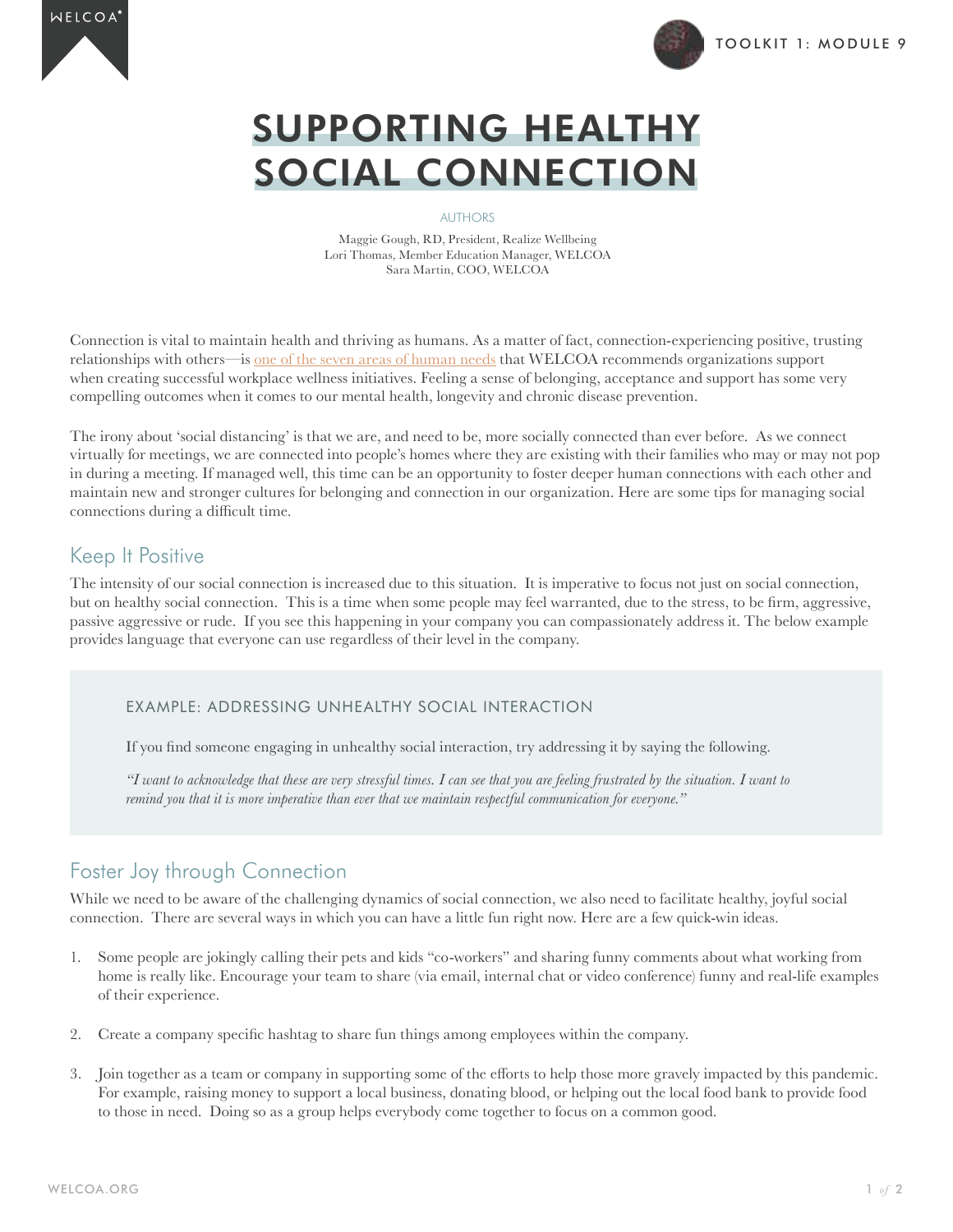

## Be Intentional

During this time of social distancing, with many employees working remotely from their homes, the frequent connections that just organically happen during a work day are no longer going to happen by chance. In Module 7, *Resources For Managers To Support Their Teams*, strategies for managing remote workers with the right types of check-ins were provided. Another important element of remote check-ins is that they might be the only source of connection that an isolated employee has during this time. Here are three great ideas to maximize social connection among your team and organization as a whole.

- **1. Make the majority, if not all, meetings video chat meetings.** Systems like Zoom, Microsoft Teams, LogMeIn and many others provide great video conferencing capabilities for organizations. Many of these have free versions that you can access right away.
- **2. Schedule multiple all-team check-ins throughout the day.** Consider scheduling a video conference meeting at the beginning of the day and another at the end of the day so that everyone will have the opportunity for face-time with their colleagues.
- **3. Take time to actually connect.** Before getting into the flow of meetings, go round robin among all attendees and do a check-in on how they are feeling. Try prompts like "how's your head?", "how's your heart?" and "how's your health?" to get team members to speak openly about how they are coping.

During these unique times, we are balancing our families, our work, and our social media apps all at the same time. It can be challenging and overwhelming. While it is important to encourage employees to take a break from being constantly available to avoid burnout, being deliberate about fostering the right types of social connection will improve employee engagement and morale as we all work together to manage issues related to COVID-19 at work.



## WANT MORE?

WELCOA has teamed up with subject matter expert, Stuart Chittenden, founder of Squishtalks, to help arm you in the battle against loneliness. Build your arsenal with this Loneliness E-book.

**https://www.welcoa.org/resources/loneliness-ebook/**